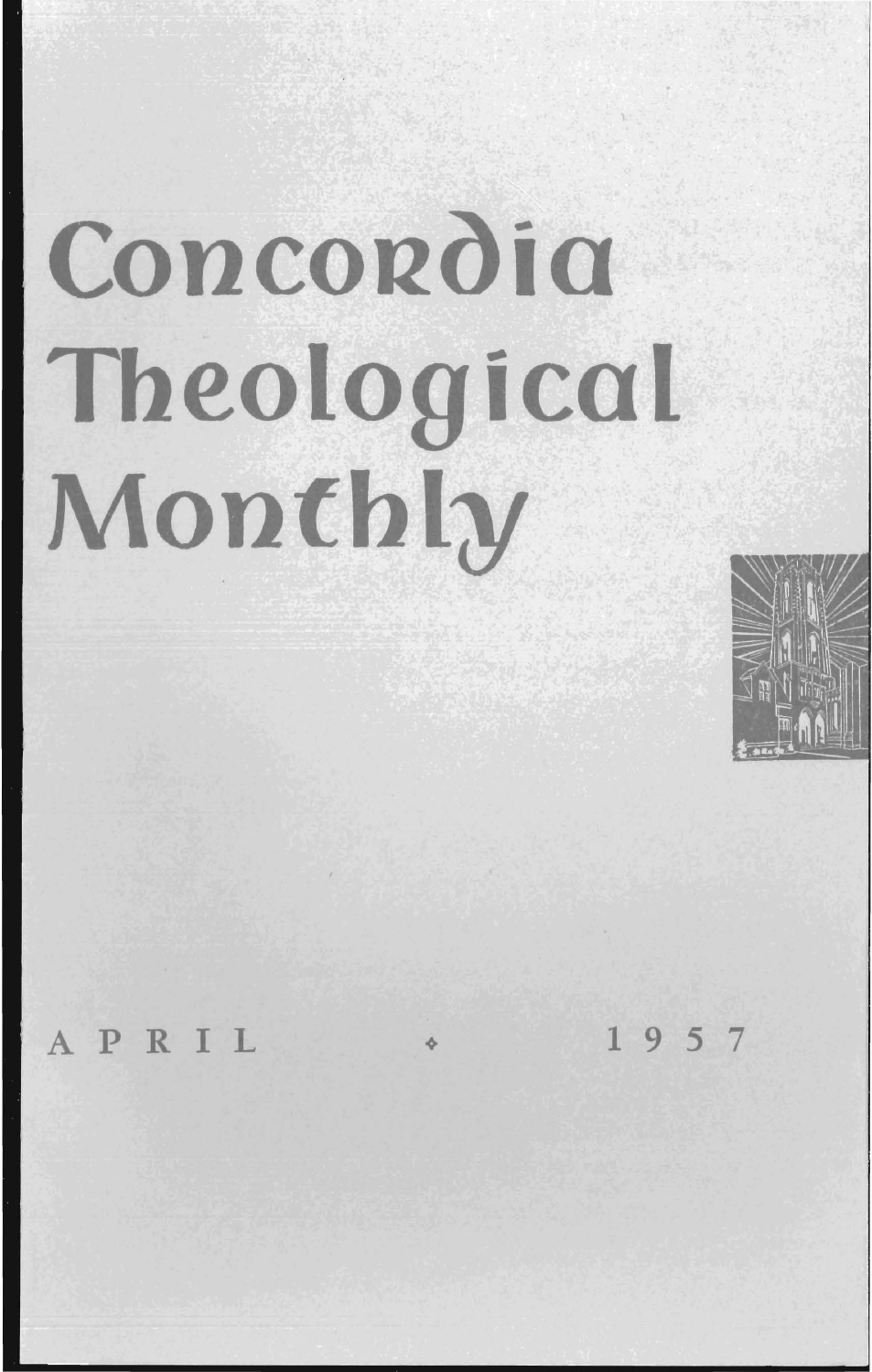### Concordia Theological Monthly

VOL. XXVIII APRIL 1957 No. 4

## **Labor, Industry, and the Church**

By DAVID S. SCHULLER

THE church stood amazed before the rising form of the indus-<br>trial giant. Its size was frightening enough, but its two heads of unionism and management struck terror into her heart. The church felt she should say something to the monster. But then what could she say? It certainly didn't look like a membership prospect. And so the church pretended she didn't see it. But the church's heart continued to pound. And way down deep she felt guilty. She had a message — even for such two-headed giants. And she should be speaking.

When she finally drew near and took a big breath to speak, she discovered what she should have known all along: Giants don't exist as such. They are multiple. They are made up of people. In this case "American Industry" turned out to be sixty-five million people. Now she could speak, for people are her concern.

Perhaps we in the Missouri Synod approached the problem in reverse. We were willing to talk about individuals. We failed to see the giant. Now the first book has been published in our circles which focuses simultaneously on the collective "industry" and the particular "man." The subtitle of the book, *Labor, Industry, and the Church,* finds a key when it suggests it will be a "study of the *interrelationships"* of the three.

The man inviting us to inspect the monster, the Rev. John Daniel, clearly understands it. As a matter of fact, he loves *it.*  He reveals the love of a pastor who devotes years of doctoral study questioning the relationship of the church to industry in order to better serve his people. One senses that the ideas presented have been hammered out on the lecture platform and classroom, but mostly in the homes and sanctuary of those who wear blue shirts.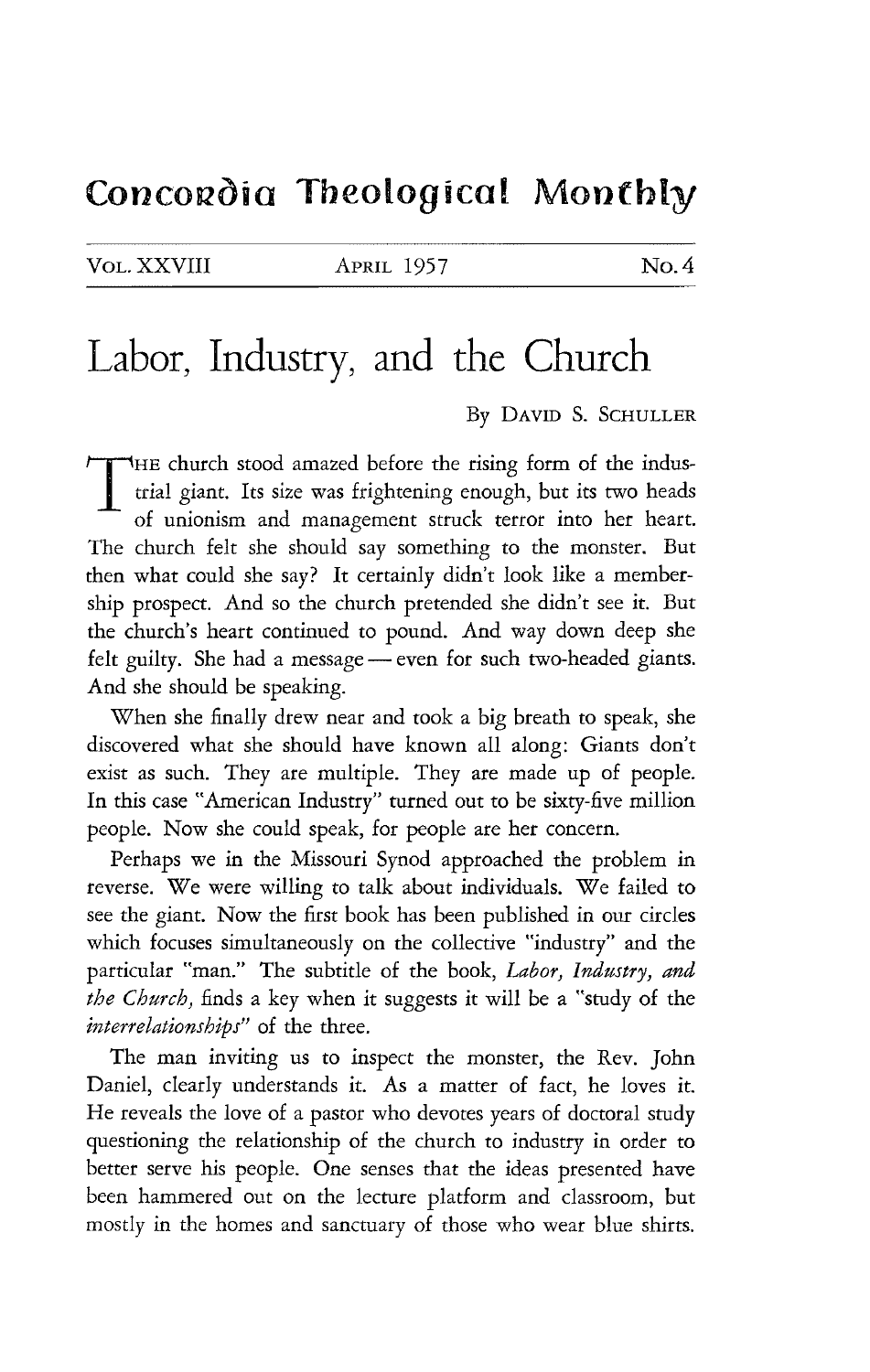#### I

#### LUTHERAN ETHICAL ApPROACH

In his concept of the "natural orders" Luther suggested that the Christian works in five basic relationships: the church, family, state, school, and socio-economic groups. The author's main thesis is that in its proclamation and practice, the Lutheran Church has done a valiant job in the first four areas. But in the last, the socioeconomic, she has been embarrassingly quiet. "We Lutherans have faltered and floundered about because of apathy and lack of practical knowledge; also because of obscurantist, quietistic, or mystical approaches" (p. 7). Even in charity one must admit our approach has frequently been inadequate and at times unrealistic.

Yet because of the genius of her theology the Lutheran Church has a unique message to speak. Her ethics stand apart from the classical Greek pronouncement of self-knowledge or idealism. Her very foundations differ from the dualistic answer of the Roman Catholic Church. She fears bringing the ethical and moral under the sphere of the state as found in historic Calvinism. The distinction of the Lutheran ethic, the author asserts, is "the centrality of faith and love as means and motivation for the Christian life"  $(p.27)$ .

The concern, however, is not that we simply defend the theological foundations of this ethic, but that it be lived. The words spoken at the Second Assembly of The World Council of Churches at Evanston still haunt us: "The real battles of the faith today are being fought in factories, shops, offices, and farms, in political parties and agencies." The church often has a propensity for fighting on battlefields long after they have been vacated by the enemy. Indeed the need is for a virile faith. But the indispensable corollary of any new life is that it be lived. Looking nervously to the wings where stand utopian socialists on the left and individualistic capitalists on the right, the author urges that the concept of the Christian man replace the theory of the economic man.

The Lutheran ethic is built upon the Scriptures. Dr. Daniel therefore examines several salient Scriptural concepts on which to build the practice he advocates. Significant is his handling of the idea of "work," "calling," and "love."

*Work*. - It is a faulty exegesis which sees work as a consequence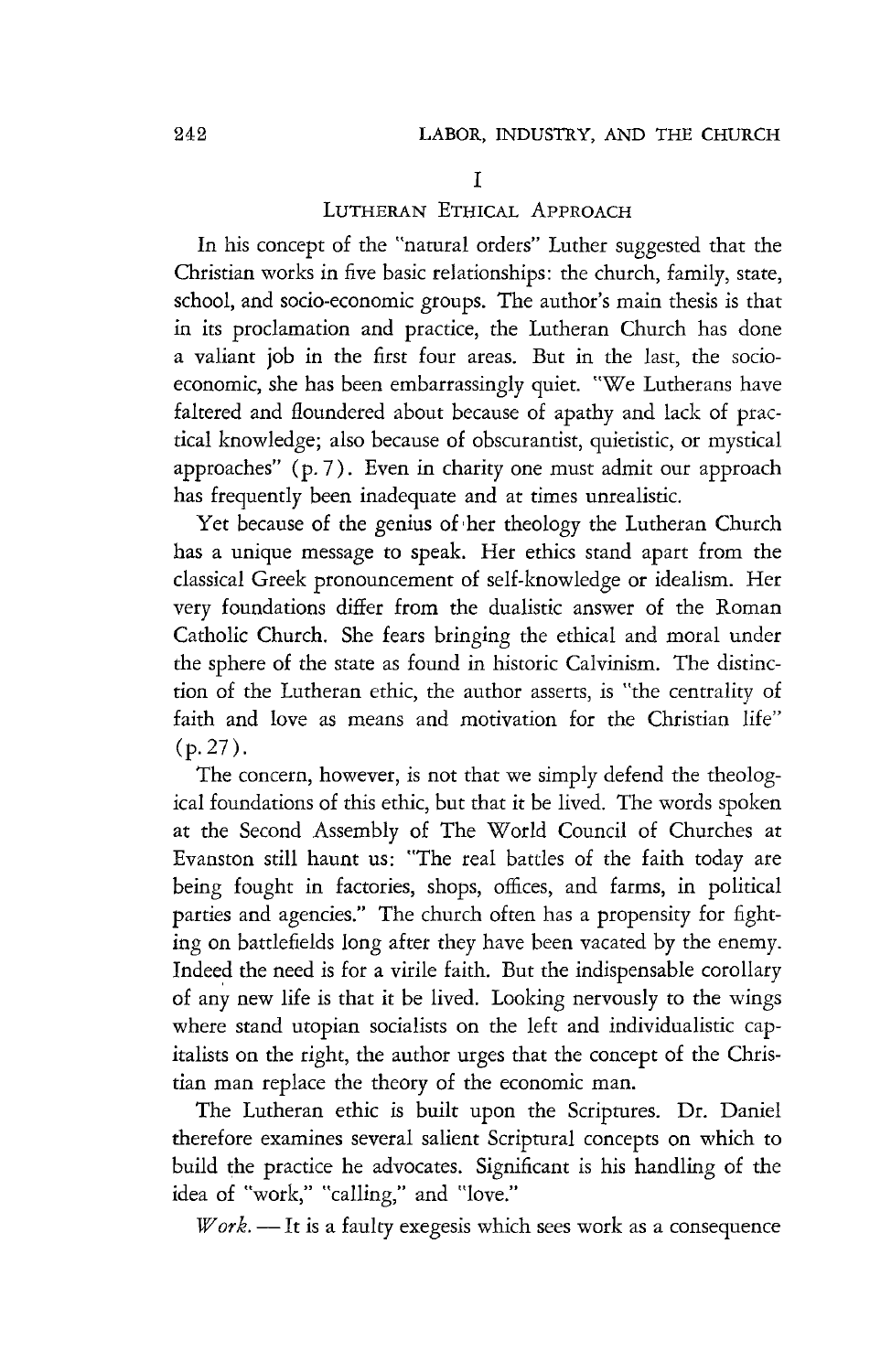#### LABOR, INDUSTRY, AND THE CHURCH 243

of sin. Even in paradise man was to worship God and cultivate the earth. It was part of God's plan that man should "fill the earth and subdue it." Thus in its essence work is not a curse. Only the burden of work - "the sweat of thy face" - comes as the result of sin. But in its very nature work, under God, is creative  $-$  a service to God and man. It is a distinctively Christian perspective which sees a basic dignity in all work.

Calling. - One is always happy to see the Lutheran concept of the calling not only politely dusted on theological shelves but also coming into use by the church. In recent years this reviewer frequently has been distressed to find the Roman Catholic Church far ahead of us in relating the calling to the life of people. While we have been talking as if we still faced the economic and industrial world of the sixteenth century, they have been creatively updating the idea for an industrial, urbanized culture. Once again we are back to our theme: These throbbing parts of a living heritage must not be put into alcohol and preserved as specimens in theological museums. They must be part of life.

*Love and Labor.* — A characteristic of our industrial culture is that the worker rarely is able to sense a creative purpose behind his toil. Work becomes routine, a "putting in time," in order to earn enough money to do what he really wants to do. Theologically speaking, a major cause has been the eclipse of the Christian concept of love *(agape).* This introduces a basic question of methodology. In what way can we use the Bible to speak to our problems? How can writings from the simple agrarian economy of the first century or before speak to the intricate complexities of mill, foundry, and corporation today? The answer lies capsuled in the major concepts descriptive of the life of faith. As one grasps the fundamental depths of "Christian love," for example, the ongoing implementation and expression follows within the fellowship of the church.

#### II

#### LABOR AND MANAGEMENT

Of our population of 170,000,000 people, more than 65,000,000 work for salaries or wages. More striking, however, than raw totals is the trend it indicates. In 1870, 53 per cent of all workers were farmers; in 1950 only 12 per cent were so engaged. Conversely,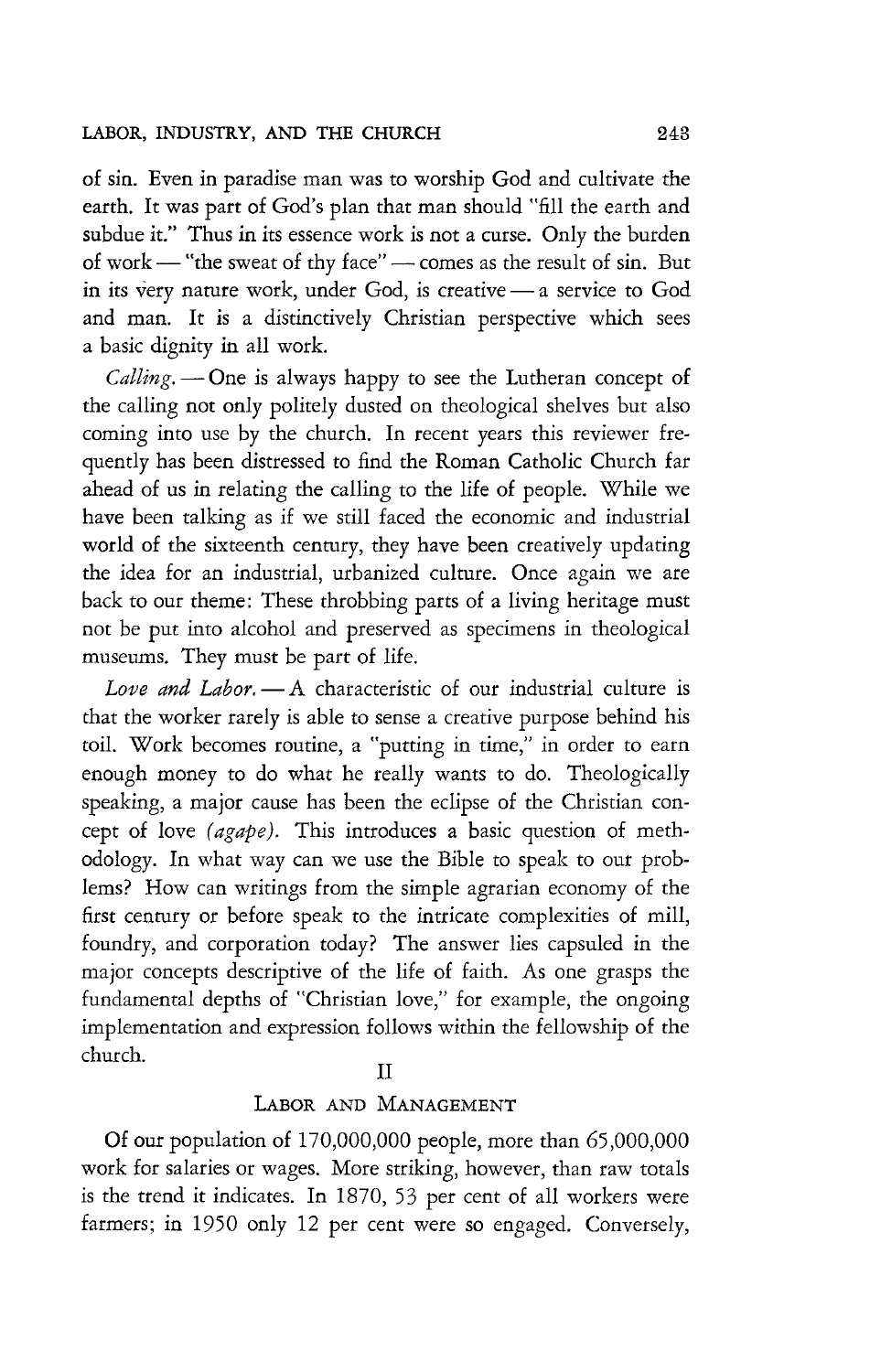while only six million were employed in business or manual or white-collar work in 1870, over fifty-seven million workers have taken their places today. Translating this into precise figures for our Lutheran constituency is difficult. Two facts seem clear: We are still working with people who represent the middle-income groups in the United States. While we have fewer people making larger incomes, we also have fewer in the lower-income groups. Secondly, using the 1952 figures of the United Lutheran Church Board of Social Missions, we discover 42 per cent of their church members engaged in urban industrial and manual work; 21 per cent in white-collar jobs; 14 per cent owners of business, managers, and professional people; and 20 per cent farmers. In one sense labor represents a minority interest in the United States. Equally true is the fact that it is the majority of the country's adult population.

Judging by the history of literature, it is rare to find a pioneer in any area who doesn't make it the center of the universe. Dr. Daniel avoids the exaggeration and dire warnings one might expect from one championing a cause. He reflects the changed approach of students of industry. Compare, for example, the volumes which were published just ten years ago. In his *Labor Rela*tions and Human Relations, Dr. Selecman of Harvard described conditions then: "... smoldering hostilities, suspicions, and fears; high turnover, absenteeism, and strikes; discontent with wages that are the highest in the world; restrictions on output by men who are the most mechanically minded in the world - seemingly an incessant, seething ferment of dissatisfaction and discord" (p. 3 ) . Refreshing was the very title of the National Planning Association's study in 1952: *The Causes of Industrial Peace.* 

In this vein the author warns against thinking of all management-labor relations as "problems." Of the hundreds of thousands of collective bargaining agreements signed in any year, 97 per cent are concluded without strikes or walkouts. But the more dramatic clashes in a struggle for power remain in our minds. "Thus, when we read extensive accounts about labor troubles, we should keep our sense of proportion, balancing and assessing present problems against the total picture and historical facts" (p. 170).

One cannot say much about labor without discussing the "New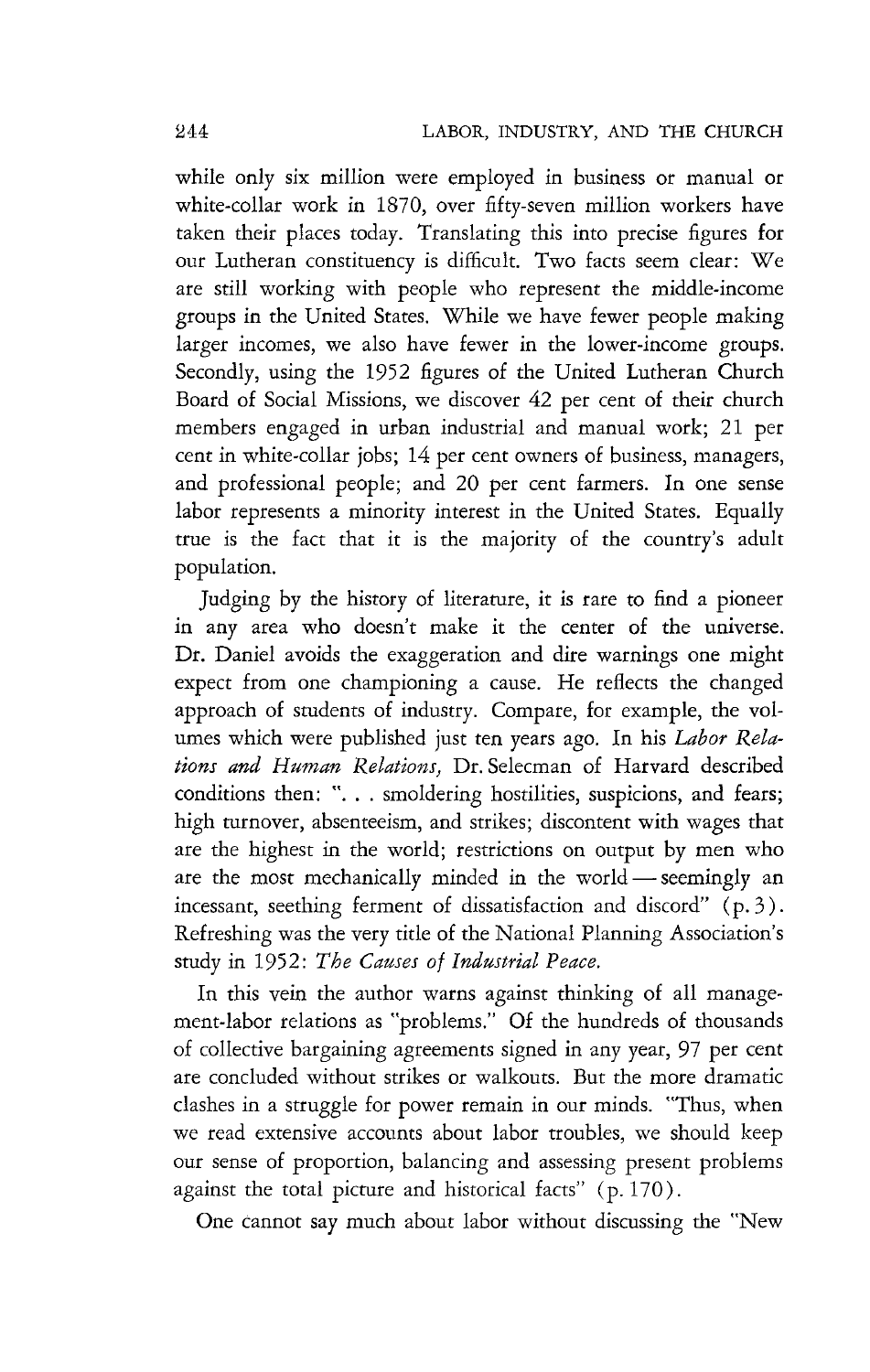Leviathan" of unions. Because of their enormous power today and their sheer numbers - over sixteen million members - we are apt to lose sight of their rather recent rise to prominence. The modern labor union does not find its source in the medieval guilds or in Colonial America. The movement had a flickering beginning in the early nineteenth century. Naturally the first large labor organization, the National Labor Union, dates from the post-Civil War period. Much of the early history was refreshed for us last year when the merger took place between the AFL and the CIO.

Perhaps historians will see the mid-fifties as the period in which the whole picture of unionism changed in the United States. **In** the decade prior to this date unions seemed to lose some of their youthful militancy. In addition the Taft-Hartley and Smith-Connolly Acts restricted their growth. Thus during the current period the major unions in the United States have been holding their own rather than growing to any degree. The present extent of their power is indicated in part by their annual income. A survey of the major unions in the United States revealed dues totaling \$433 million a year. Of this figure \$239 million stays with the locals; \$194 million goes to the national treasuries.

While our church has scrupulously avoided identification with either side of the labor-management tension, most of our leadership, lay and clerical, appears to feel instinctively more sympathetic to the conservatism of management. "Our natural and inherited Lutheran conservatism has often been aligned with conservative and propertied interests in the business and industrial world, in preference to the radical, revolutionary, or anarchistic elements" (p. 137).

Although he points out the community-spirited accomplishments of big business and, in particular, the National Association of Manufacturers, the author reveals his basic distrust of these self-interest groups. He cites, for example, Alfred S. Cleveland's conclusions regarding the major objectives of the NAM in the twentieth century: 1. Reduction of the bargaining position of organized labor; 2. Minimization of taxes on industrial profits and managerial compensation; 3. Opposition to all public regulation or government participation in industry; 4. Encouragement of direct and indirect public aid to industry. (A. S. Cleveland, "NAM: Spokesman for Industry," *Harvard Business Review XXVI* [May 1948], 353 to 371)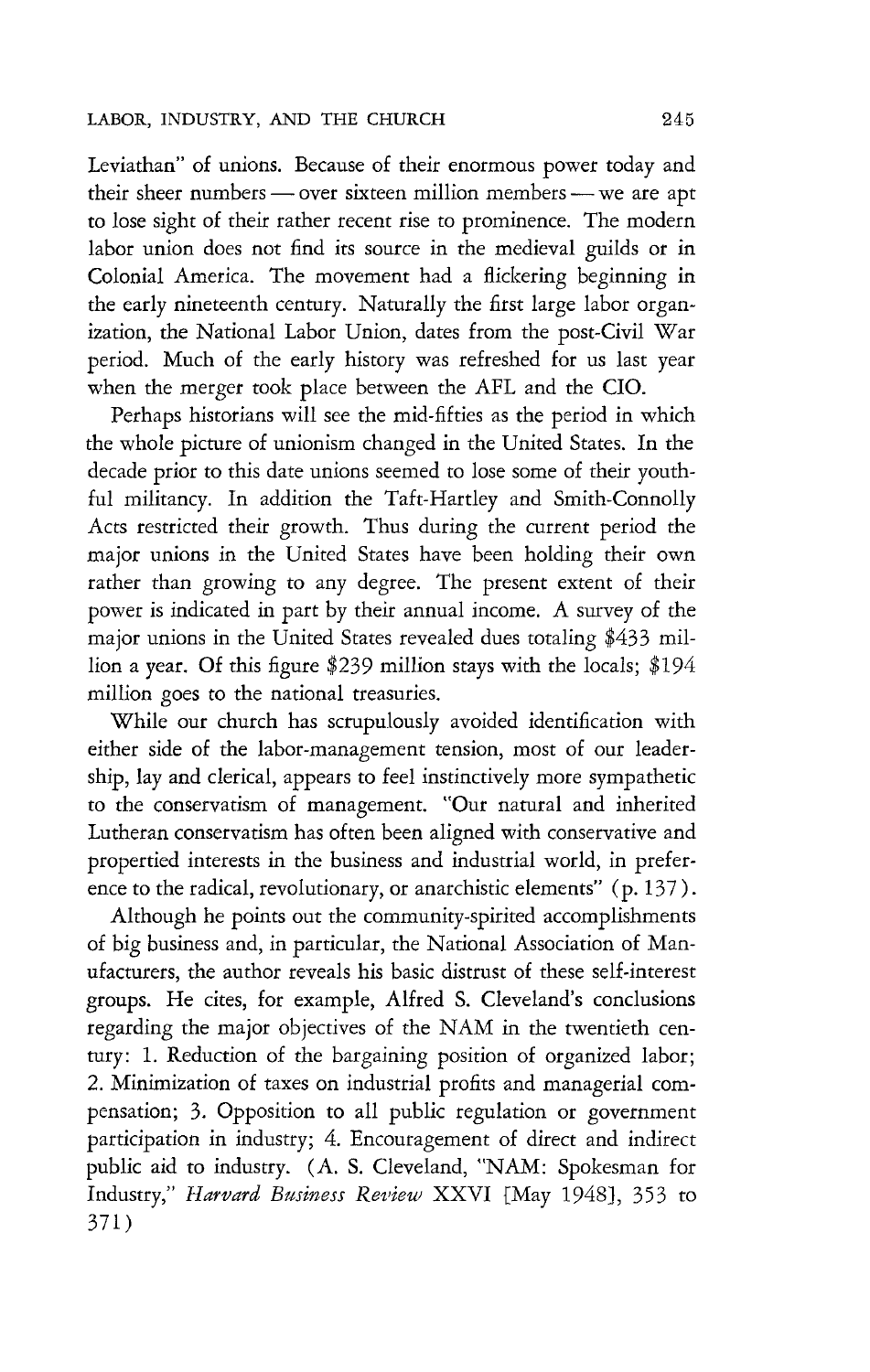But a change for the better is apparent. The old emphasis on free enterprise, open shops, an unrestricted economy, and the use of lockouts, monopoly control, and violence in strike-breaking is passing. A new concern for the welfare of workers, both physically and socially, is abroad. Industry now favors social security; it has its own health insurance and retirement plans, it has even learned to live profitably with excess profit taxes. A few plants have even provided for industrial chaplains.

#### III

#### PRINCIPLES AND GUIDELINES FOR ACTION

The church is set in the midst of "materialism, arrogance, hypocrisy, incompetence, weariness, and shallow professionalism." She in turn has become cold and concerned more with herself as an institution than with the people she has been commissioned to serve. To answer the challenge of our contemporary industrial culture, Dr. Daniel suggests ten principles descriptive of both a virile theology and an active faith:

1. Labor is a gift of God, done for God and our fellow man.

2. Before God all people, regardless of their economic status, are equal.

3. The material world is to be subordinated to man, who was created in God's image.

4. Men are but stewards of all the wealth and resources which come from God.

5. Sin, which is the cause of friction between management and labor, must be confessed by the individual.

6. The Law of God can curb excesses but cannot bring about reconciliation.

7. Only Gospel grace will motivate the final correction of evil by conversion.

S. The church as a communion recognizes faults on both sides and in herself; she cannot formulate economic programs.

9. The church must lead and not be led by prevalent mores.

10. The rule of love should be fostered at all times.

At this point a reader of both this review and the book must be ready to cry out, "Yes, but exactly what do we do about it?" In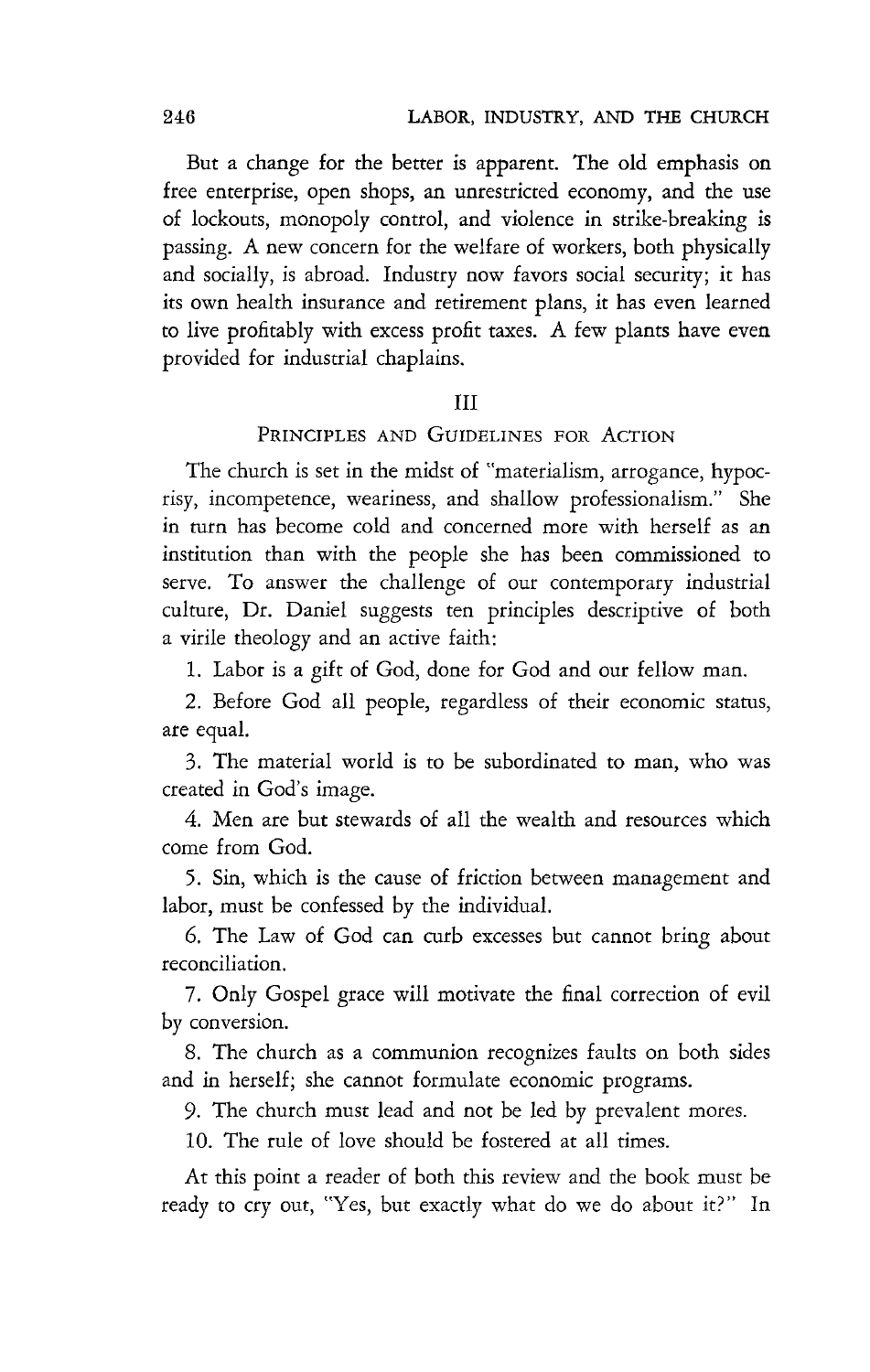the perceptively phrased editorial of a German Roman Catholic review *Wort und Wahrheit,* the same difficulty is sensed: "Catholics have a most disastrous tendency to cleave to the abstract and the generalized and to fight shy of the concrete and particular. We are everlastingly developing and repeating 'principles' but can never make up our minds to apply them to reality ... we forget that these 'principles' are literally 'beginnings' and that they should not only guide our conduct but are powers of truth which issue a perpetual challenge."

The last two chapters of the work  $-$  some forty pages  $-$  suggest "Some Practical Applications." A number of concrete ideas are sketched. This section of the work is not a handbook on procedural steps, but at least points the direction. The pastor, for example, is encouraged to bring prophetic criticism to both capital and labor. His task remains pastoral, to "preach the Gospel, and lead those who accept it to godly activity by Gospel admonition" (p. 188). The congregation can work with discussion materials on the subject in forums, seminars, and Bible classes. Above all, people need to interpret their very work as an offering unto  $God - in$  the strictest sense of the word  $-$  a "worship." On the intercongregational level the church might well bring leaders of labor and management together for open discussion.

Recently some more imaginative steps have been taken. Particularly since World War II, the idea of the industrial chaplaincy has been spreading. An industrial chaplain is a pastor who ministers to men right on the job. At present some twenty-five men are actively engaged in this work of speaking the Gospel to the moral and spiritual problems arising from mass industrialization. The idea, first suggested by R. G. Le Tourneau, received an impetus from the military chaplaincies during the war. It seemed logical that if the church desired Christian pastors to accompany men into battle, she might also have them accompany men into the factories and shops of our land. Some forty companies had appointed industrial chaplains by 1952. Although the results have not been totally positive, the movement has carried the banner of Christian concern for all members of industry both before an indifferent world and before a smug, middle-class church.

Other attempts by the Protestant Church to do more than talk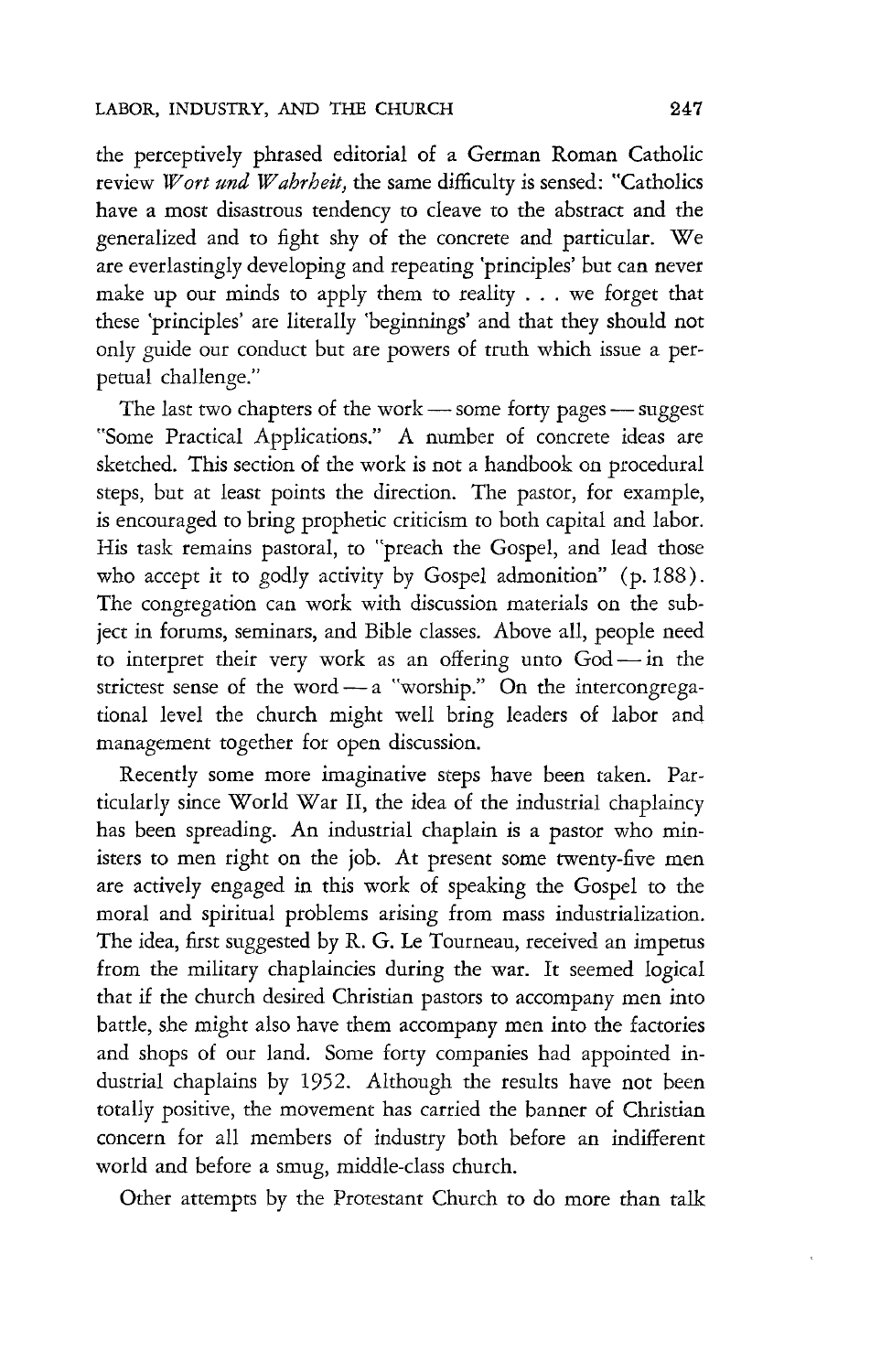about the problem would include the "ministers-in-industry" project of Marshall Scott at Chicago Seminary. Both seminarians and clergymen study industry by spending weeks with laborers on the job. Significant also have been the growing groups of Christian pastors and laymen who serve as arbitrators in labor disputes. Dr. Daniel cites a dozen Lutherans who have served in this capacity. A beginning has been made.

When one closes the book, he muses on its probable result. The book itself is a beginning. It is cautious. It is conservative in its theology. It is not startling in any of its suggestions. It works within the traditional framework of the Christian ministry and congregation. One wonders if the Publisher's Foreword, which states that not all of the author's points of view are necessarily endorsed, may be a symbol of fear and unwarranted conservatism.

One looks beyond the walls of the church to a mass of workers. The majority of them are unchurched. Many of them are hostile toward the church as a bulwark of the *status quo.* Others are impatient with a church which forever speaks in glowing terms of ideals, but somehow never works out her words in action. The rest are apathetic to an institution which has as little to do with their life as has sterling silver dinnerware and candlelight.

In any church situation *it* is relatively easy to work if one is satisfied with skimming off the "cream" of the population - the particular segment of the group which *is* drawn to the church. What is haunting in any block or mill or factory is the great core which will never hear the Gospel because they never will respond to the wholesale invitation of the neighborhood church. Church work is not "attractive" in some sections of town. And as any church survey will show, official boards are reluctant to start mission work in an area where there is not the prospect of a selfsupporting church within ten years. Thus the anomaly of rival denominations racing one another for a new suburb while whole sections of industrial areas remain underchurched.

Strangely enough, one finds himself thrown back into theology. Questions are disturbing. How does one move from basic Bible passages to such problems as guaranteed annual wages? Does the church as church speak out against social injustice and inequity? Is there any point in even asking how the church should approach